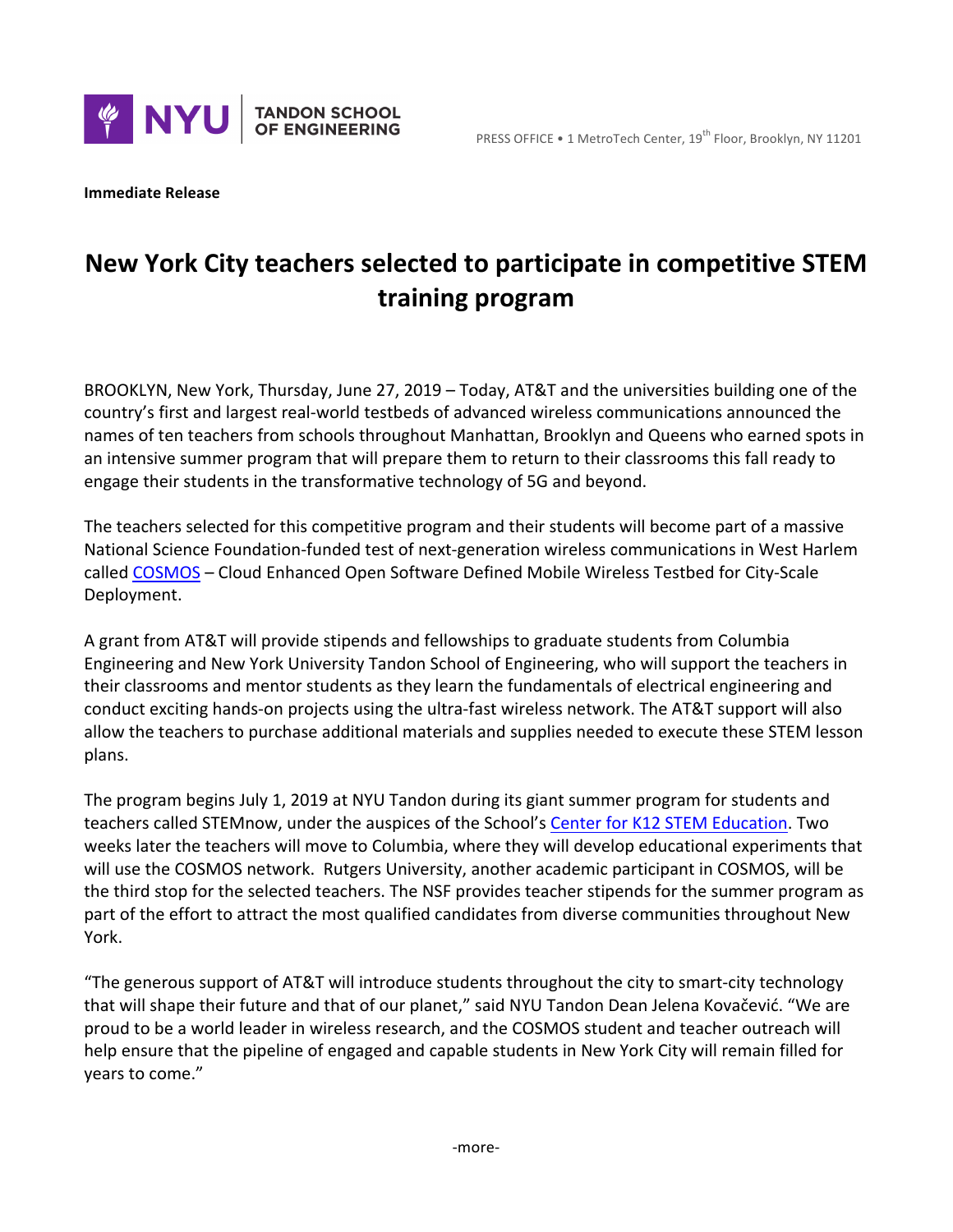"The path to success in STEM careers remains out of reach for too many young people. But training teachers about the innovative ways to incorporate STEM into their lesson plans will help open students' eyes to the possibilities around them," said Amy Hines Kramer, President, AT&T New York. "The COSMOS program is an incredible opportunity for teachers, challenging them to utilize real-world resources in their classroom. The practical skills they pass on to their students will open doors for them to thrive in college, their chosen careers and beyond."

The winning teachers include:

- Joel Bianchi, **Frederick Douglass Academy (Manhattan)**
- Basil Masood, **The Mott Hall School (Manhattan)**
- Brooke Williams, PS/MS 46 Arthur Tappan School (Manhattan)
- Anne Williard, Mott Hall 2 (Manhattan)
- Juditha Damiao, **Joseph F. Lamb, PS/IS 206 (Brooklyn)**
- Richard Foster, **Parkside Preparatory Academy (Brooklyn)**
- Jason Econome, Stuyvesant High School (Manhattan)
- Martina Choi, The Beacon School (Manhattan)
- Adam Seidman, **The Beacon School (Manhattan)**
- Qiaochu Jia, **Forest Hills High School (Queens)**

This contribution is part of AT&T Aspire, AT&T's signature philanthropy initiative to drive student success in school and beyond. The initiative supports STEM programs reaching students throughout the five boroughs. Along with its support of the COSMOS program and York College's NASA MUREP Aerospace Academy, AT&T collaborates with Girls Who Code, First Star College of Staten Island Academy, and DreamYard. AT&T is also connecting underserved students to arts and science education this summer and fall through its support of Win (formerly Women in Need), East Flatbush Village's STEAM workshops and BRIC's 2019-2020 Youth Media Fellowship, which gives high school students the skills and professional insight needed to plan, curate, and promote a media festival.

## About the New York University Tandon School of Engineering

The NYU Tandon School of Engineering dates to 1854, the founding date for both the New York *University School of Civil Engineering and Architecture and the Brooklyn Collegiate and Polytechnic Institute* (widely known as Brooklyn Poly). A January 2014 merger created a comprehensive school of education and research in engineering and applied sciences, rooted in a tradition of invention and entrepreneurship and dedicated to furthering technology in service to society. In addition to its main *location in Brooklyn, NYU Tandon collaborates with other schools within NYU, one of the country's foremost private research universities, and is closely connected to engineering programs at NYU Abu Dhabi* and NYU Shanghai. It operates Future Labs focused on start-up businesses in downtown *Manhattan and Brooklyn and an award-winning online graduate program. For more information, visit http://engineering.nyu.edu.*

## *About Columbia Engineering*

*Columbia Engineering, based in New York City, is one of the top engineering schools in the U.S. and one of the oldest in the nation. Also known as The Fu Foundation School of Engineering and Applied Science, the School* expands knowledge and advances technology through the pioneering research of its more than 220 faculty, while *educating* undergraduate and graduate students in a collaborative environment to become leaders informed by *a firm foundation in engineering. The School's faculty are at the center of the University's cross-disciplinary*